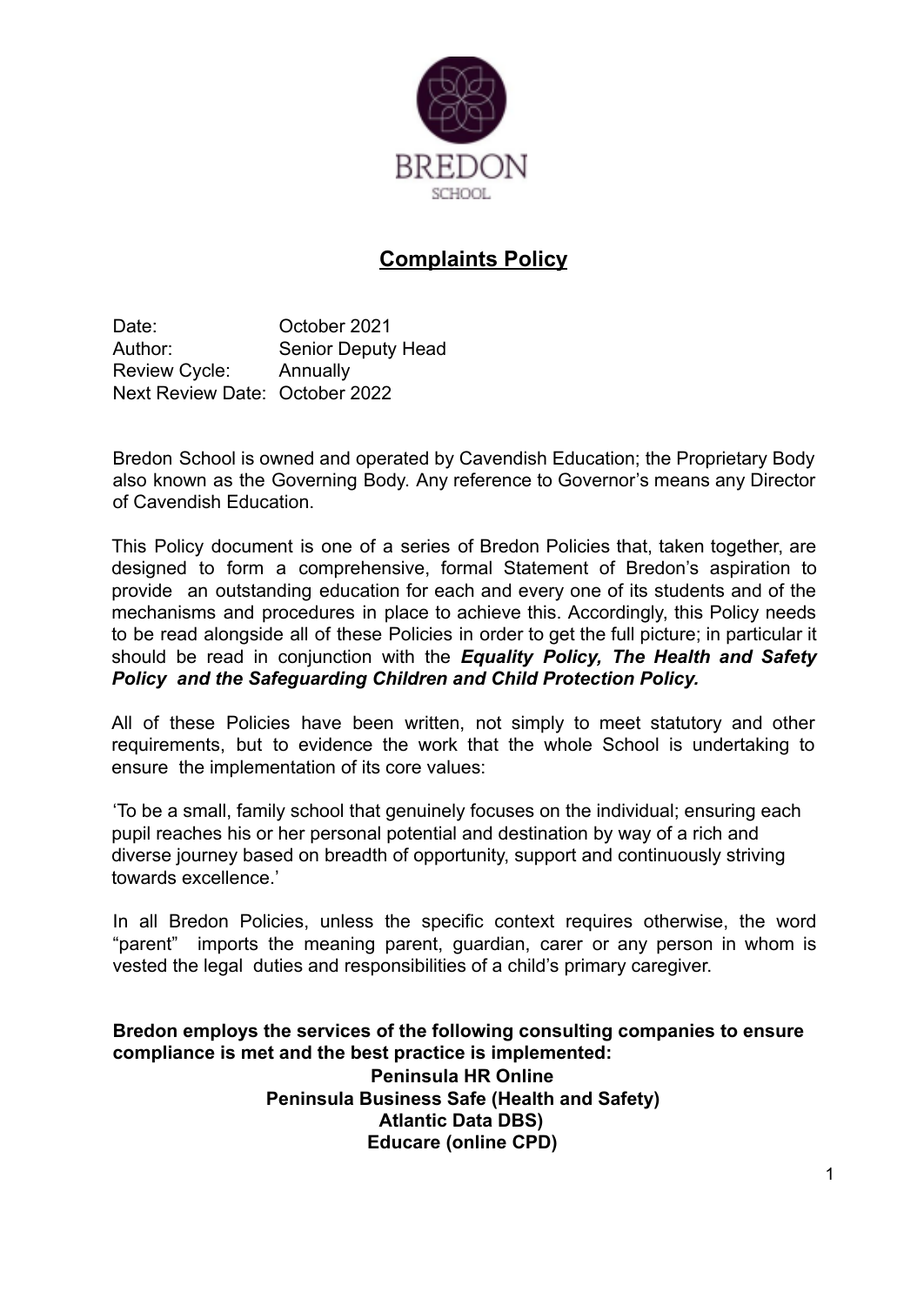#### **Introduction**

Bredon School ('the School') is very proud of the quality of teaching and pastoral care provided to its pupils. However, if parents are unhappy and have a concern, they can expect it to be treated by the School in accordance with the following procedure. The School does not distinguish between complaints and concerns; both will be treated with equal importance to resolve any matters raised.

This policy does not apply to prospective parents. This policy does not apply to parents of past pupils *unless* the initial complaint was raised when the pupil was still a registered pupil of the School.

This policy is available on the School website and can be made available upon request to the Headmaster's office. This policy can also be made available in larger print or more accessible format if required. If parents require assistance raising their concern or complaint at any stage in the procedure, for example because of a disability, they should contact the Headmaster's officer who will be happy to make appropriate arrangements.

The procedures set out below may be adapted as appropriate to meet the policy aims and circumstances of each case.

#### **Aims of this Policy**

In any school, students, parents and others will have queries and concerns from time to time. These are not the subject of "complaint" in any meaningful sense but are part of the everyday dialogue of school life. It is our expectation that queries and concerns of this kind will be resolved quickly by raising matters in question with a pupil's classroom teacher.

By complaint, we understand "expressions of genuine dissatisfaction".

#### **Informal and Formal Stages**

The School will always try to resolve complaints informally and in an amicable fashion. The School's Complaints Procedure is divided into Informal and Formal Stages and it is expected that the majority of complaints will be resolved quickly at the Informal Stage.

#### **Confidentiality**

Complaints will be dealt with on as confidential a basis as possible, but it may be necessary for the person who first receives a complaint to discuss it with those who can resolve it, so anonymity and total confidentiality cannot be guaranteed.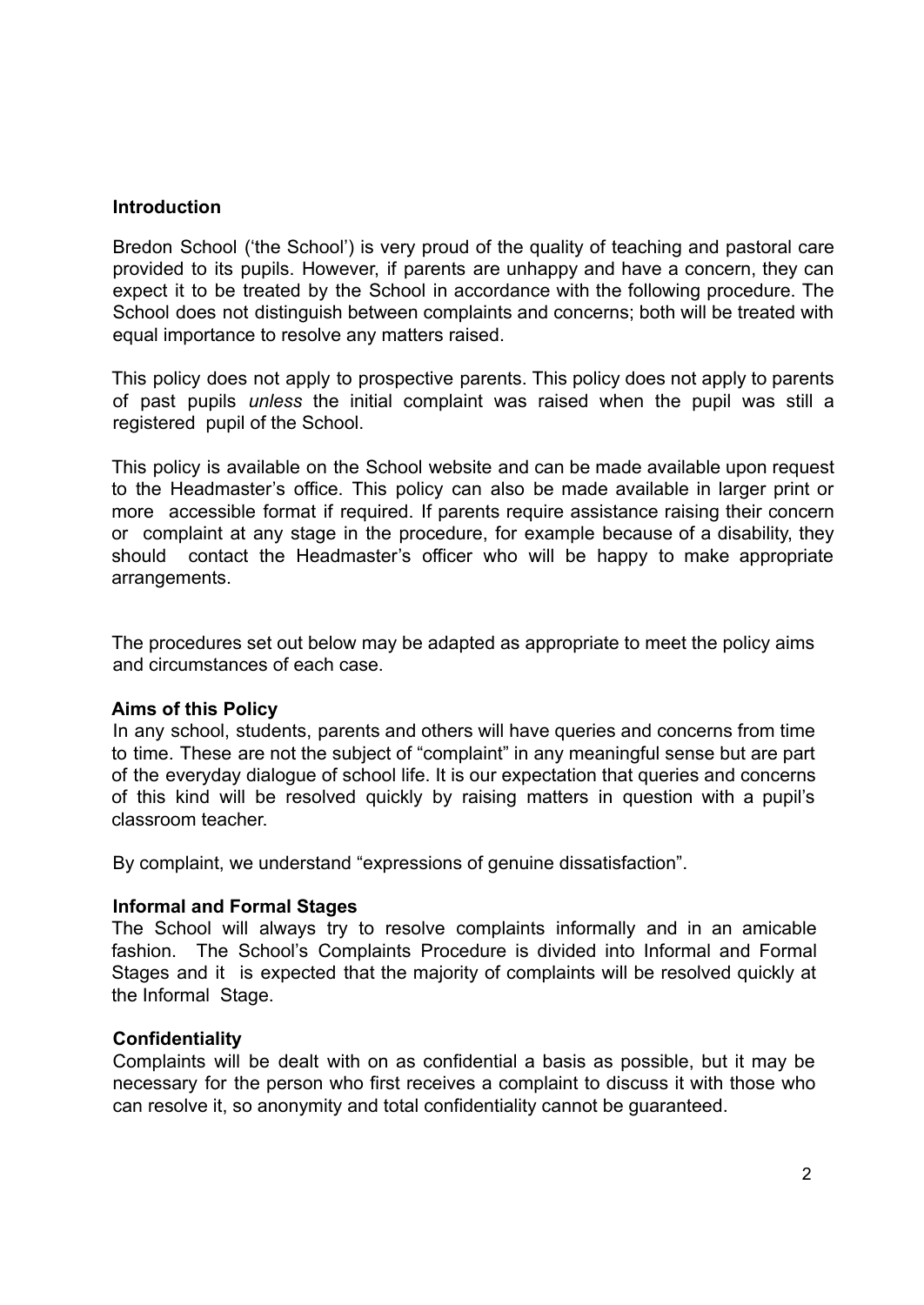No one will receive adverse treatment as a result of having raised a complaint, or because someone else has raised a complaint on their behalf.

The aim of this policy is to ensure that concerns and/or complaints are managed efficiently, at the appropriate level and in accordance with this procedure. Therefore, the School needs to know as soon as possible if parents have any cause for concern and/or make a complaint.

#### **Stage 1 – Informal Complaint**

It is hoped that most complaints and concerns will be resolved quickly and informally.

If parents have a complaint they should initially contact the pupil's teacher or Housemaster. In many cases, the matter will be resolved by this means to everyone's satisfaction. If the relevant teacher or Housemaster cannot resolve the matter alone, he or she may need to consult the relevant member of the Senior Management Team (SMT').

Complaints made directly to the Headmaster will usually be referred to the appropriate member of staff *unless* the Headmaster deems it appropriate to deal with the matter personally.

The relevant member of SMT will make a written record of all complaints and the date on which they were received.

The written record will be passed to the Headmaster's Personal Assistant to be kept as part of the School's complaints and concerns file.

It is hoped that the matter will be resolved at this stage. However, should the matter not be resolved within 7 working days (or as soon as reasonably practicable but normally within 15 working days during school holidays) or in the event that the member of staff and parent fail to reach a satisfactory resolution, parents will be advised that they may proceed with their complaint in accordance with Stage 2 of this procedure.

## **Stage 2 – Formal Complaint**

If the complaint cannot be resolved on an informal basis, then the parents should put their complaint in writing to the Headmaster, Mr Nick Oldham. Parents should give details of their complaint, such as dates and times of events and any relevant documents so that the complaint can be properly investigated. Parents should also indicate what they envisage as the desired outcome.

The Headmaster will acknowledge receipt of the complaint within 3 working days (or as soon as reasonably practicable during school holidays) and will decide, after considering the complaint, the appropriate course of action to take.

Where the complaint concerns the Headmaster, the complaint will be directed to Mr Stephen Aiano, for and on behalf of the School Proprietor, who will manage the complaint in accordance with Stage 2 of this procedure.

In most cases the Headmaster will meet with the parents concerned, normally within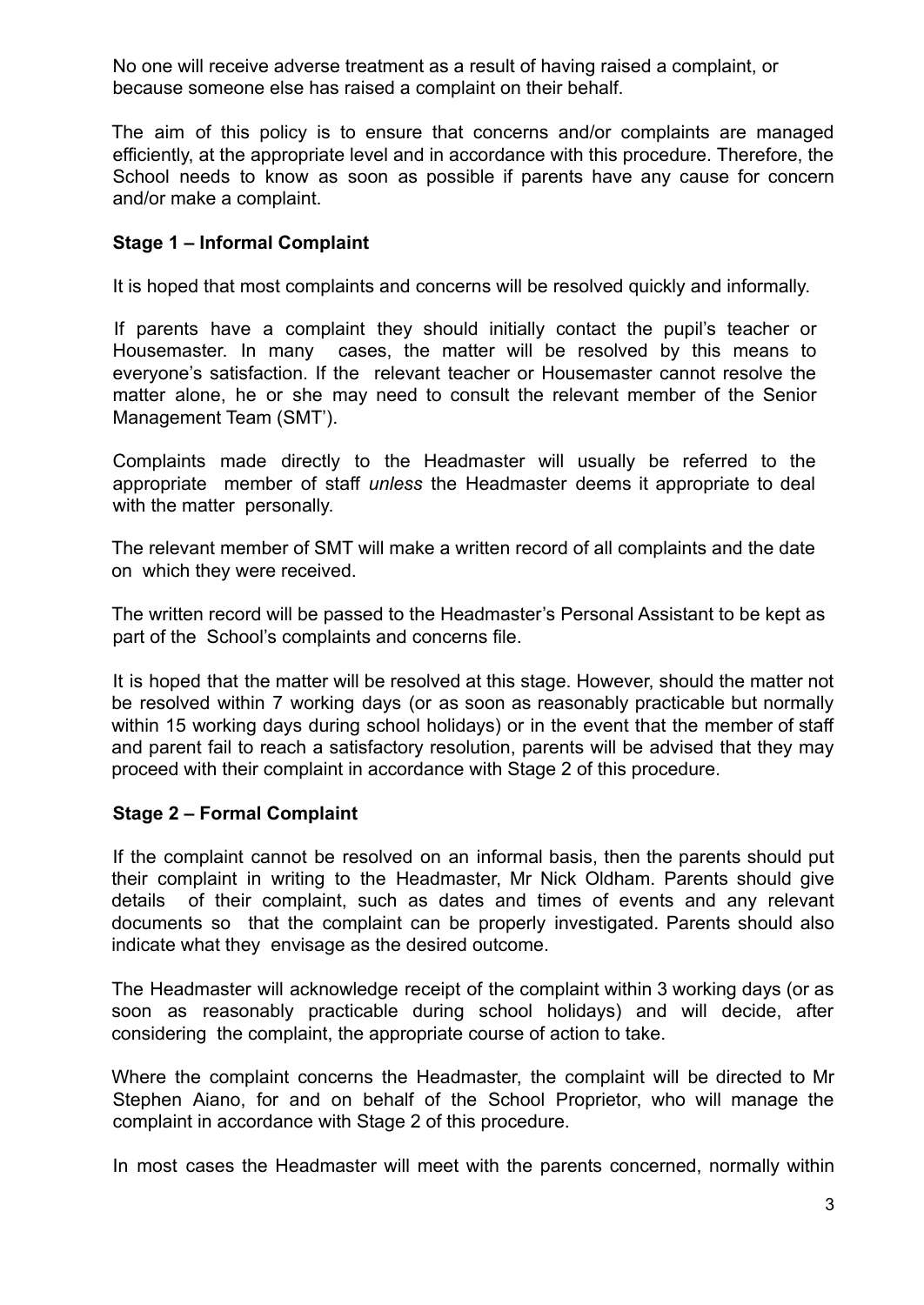seven working days of receiving the formal complaint, to discuss the matter (or as soon as reasonably practicable but normally within 7 working days during school holidays). If possible, a resolution will be reached at this stage.

It may be necessary for the Headmaster to carry out further investigations, which may be delegated to a Deputy Head.

Written records will be kept of all meetings and interviews held in relation to the complaints.

Once the Headmaster is satisfied that, so far as is practicable, all of the relevant facts have been established, a decision will be made and parents will be informed of the decision (together with reasons) in writing as soon as reasonably practicable. Only in exceptional circumstances or with complex cases will this take longer and parents will be informed of the likely time frame for a response.

If parents are still not satisfied with the decision, they may proceed to Stage 3 of this procedure.

## **Stage 3 – Panel Hearing**

If parents wish to invoke Stage 3 (following a failure to reach an earlier resolution), they will be referred to a Director of Cavendish Education to call hearings of the Complaints Panel. Parents should write to the Chair of Cavendish Education giving full details of the complaint including the outcome they desire and enclose all relevant supporting documents. Parents should note that the Panel will not consider any new areas of complaints which have not been previously raised as part of the complaints procedure.

The Chair of the Cavendish Education will acknowledge receipt of the complaint within four working days (or as soon as reasonably practicable but normally within seven days during school holidays).

The matter will then be referred to the Complaints Panel for consideration.

Each of the Panel members shall be appointed by the Chair and will consist of at least three persons not directly involved in the matters detailed in the complaint, **one of whom shall be independent of the management and running of the School.**

The Chair, on behalf of the Panel, will schedule a hearing to take place as soon as practicable and normally within 10 working days (or as soon as reasonably practicable but normally within 15 working days during school holidays) of receipt of the parents request for a panel hearing.

If the Panel deems it necessary, it may require that further particulars of the complaint be supplied in advance of the hearing. Copies of such particulars shall be supplied to all parties not later than two working days prior to the hearing.

The parents may be accompanied to the hearing by one other person. This may be a relative, teacher or friend. Legal representation will not normally be appropriate.

If possible, the Panel will resolve the parents' complaint immediately without the need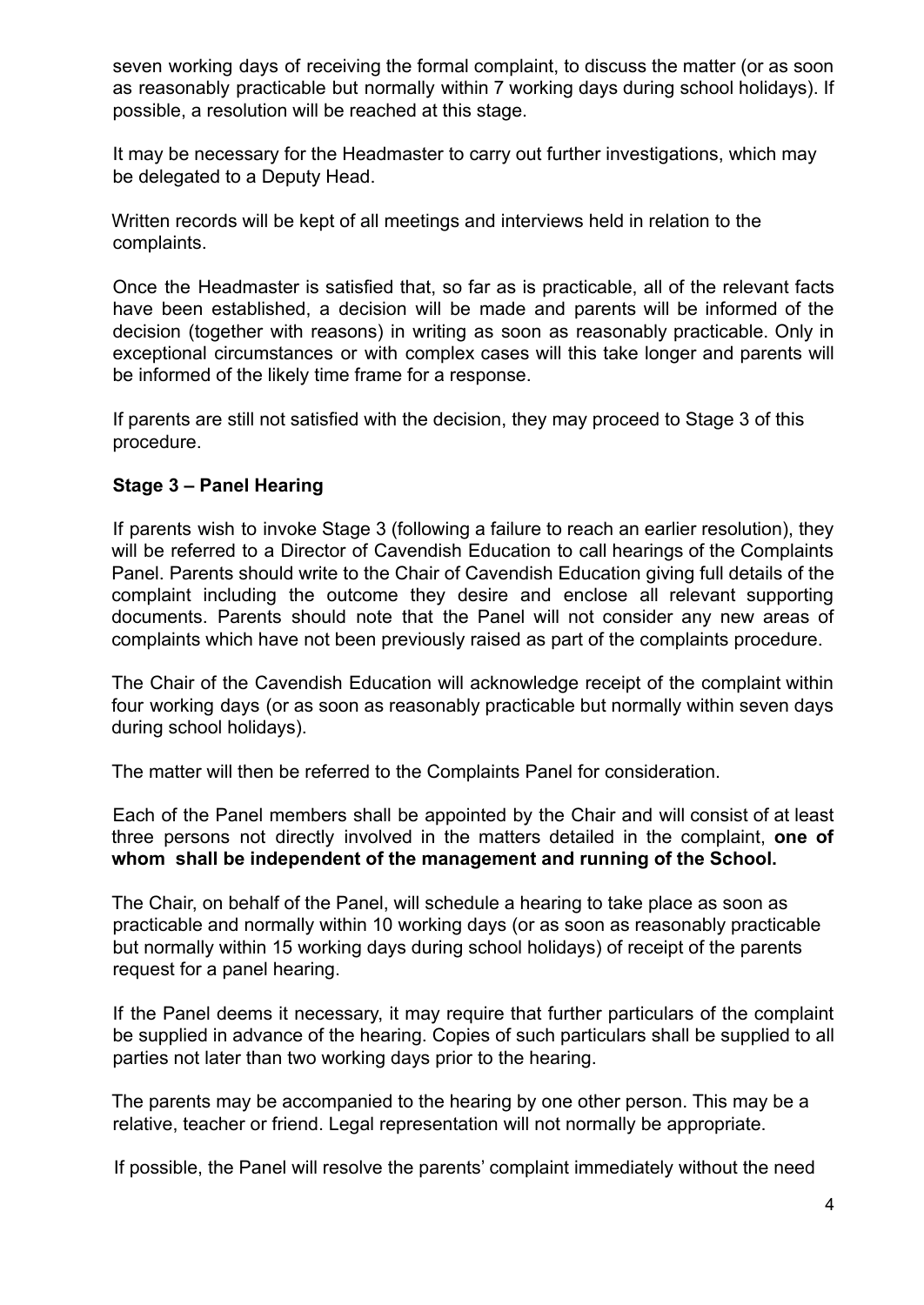for further investigation.

Where further investigation is required, the Panel will decide how it should be carried out and by whom.

The Panel's task is to establish the facts surrounding the complaint(s) by considering the documents provided by both parties and consideration of any representations made by parents and the School. After due consideration of all facts they consider relevant, the Panel will reach a decision on the balance of probabilities as to whether or not the complaint is substantiated (in whole or in part). If the complaint is not substantiated, the Panel will dismiss the complaint. If the complaint is substantiated (in whole or in part), the Panel will uphold the complaint (in whole or in part) and may make recommendations if they deem it appropriate.

The decision of the Panel will be final.

The Panel will, within seven working days of the hearing, write and/or send by electronic mail to all participants informing them of the decision and the reasons for it. The Panel's findings and any recommendations will be sent in writing to the complainant, the Headmaster and where relevant, the person complained about. The Panel's findings and any recommendations will also be available for inspection on the School premises by the Headmaster and the School Proprietor.

#### **Handling of Complaints**

Parents can be assured that all concerns and complaints will be treated seriously and confidentially by the School.

In the event of a complaint being received during a school holiday period, it will be dealt with as soon as reasonably practicable and normally within the timescales set out throughout this policy. Where there are delays in collecting information, for example, caused by staff absence, parents will be informed of the reasons why and a likely time frame for a response.

If parents remain dissatisfied with the School's response and/or feel that intervention at a higher level is appropriate, they may lodge a complaint to external agencies as follows:

## **Independent Schools Inspectorate (ISI)**

CAP House, 9-12 Long Lane, London EC1A 9HA Tel: 020 7600 0100 Email: **concerns@isi.net**

Ofsted ask that complaints be registered through their contact form on their website http://live.ofsted.gov.uk/onlinecomplaints/ (or email enquiries@ofsted.gov.uk).

## **Records**